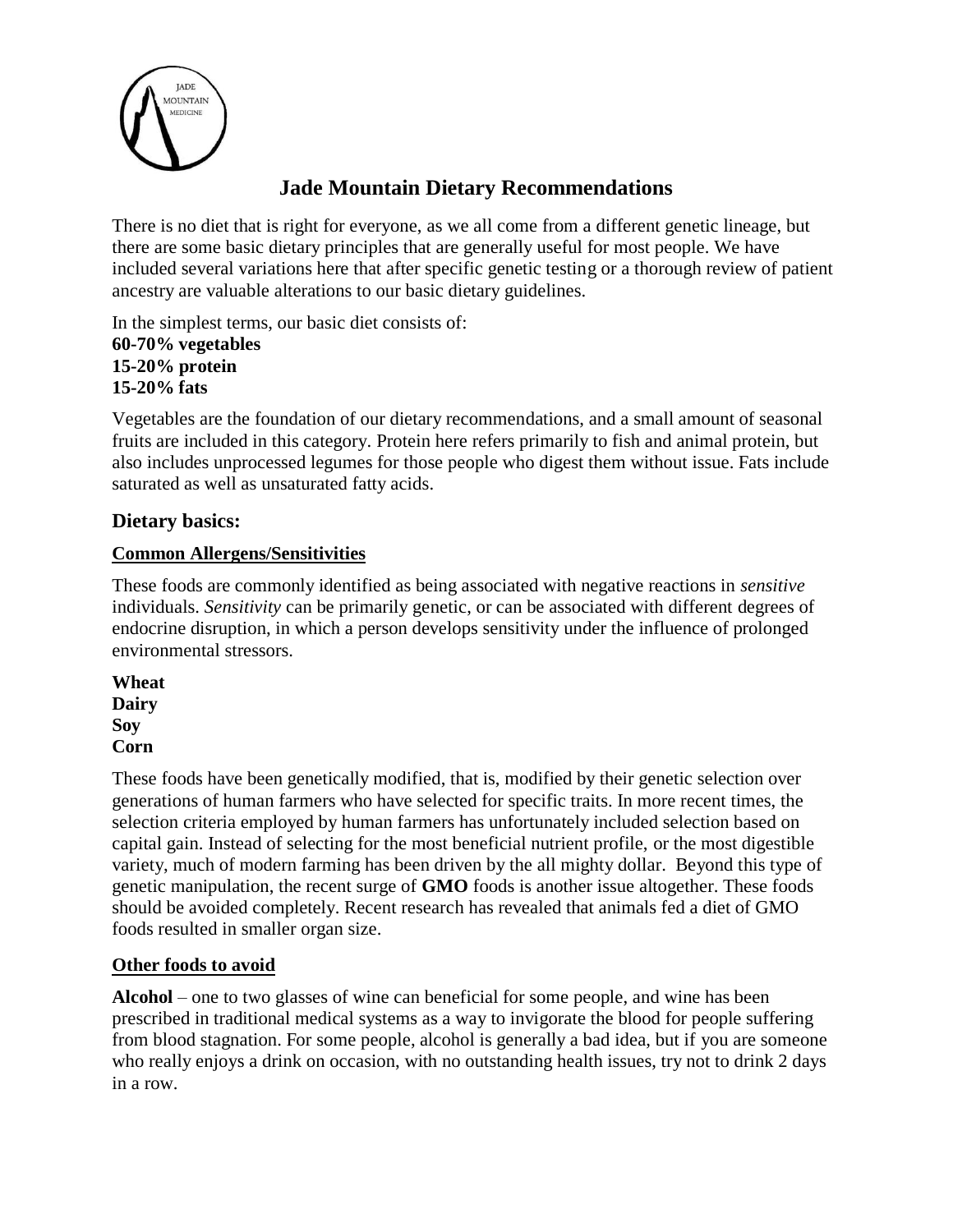

**Sugar** – this includes maple syrup, honey, powdered sugar, brown sugar, cane sugar, AGAVE syrup (http://www.NaturalNews.com/024892.html), date sugar, etc. The over consumption of sugar is a big part of the endocrine disruption afflicting much of our culture today, and is directly implicated the development of many of the named diseases.

**Sugar alternatives:** Lou Han, Stevia, Yacon Syrup.

## **Fried, rich or very spicy foods**

## **Nightshades** – Solanacea family – **\*avoid if arthritic**

~potato ~eggplant ~tomato ~peppers

**Processed/prepared foods** such as pasta or canned soup. Processed foods have been reduced from their natural occurring state to a simpler one. The more processed a food is, the less nutrition it affords, and the more quickly it breaks down into simple carbohydrates and generates a spike in blood sugar levels. It is the "spike" in blood sugar that is very detrimental for patients with cancer, diabetes, or heart disease.

#### **Good food choices**

## **Vegetables & Grains**

Lots of vegetables of all kinds! Lightly steamed is best, and soups and stews are excellent. Wild rice Quinoa Millet Amaranth

#### **Meats**

Organic meats and wild fish. Eggs

## **Fats**

Coconut, Sesame or Olive oil Avocado Butter or Ghee (Clarified Butter)

#### **Super food additions**

\*all items organic, fresh and locally harvested whenever possible Fast swimming cold water fish: Salmon, Trout, Sardines, Herring Kefir (goat, raw/unpasteurized) Seaweeds